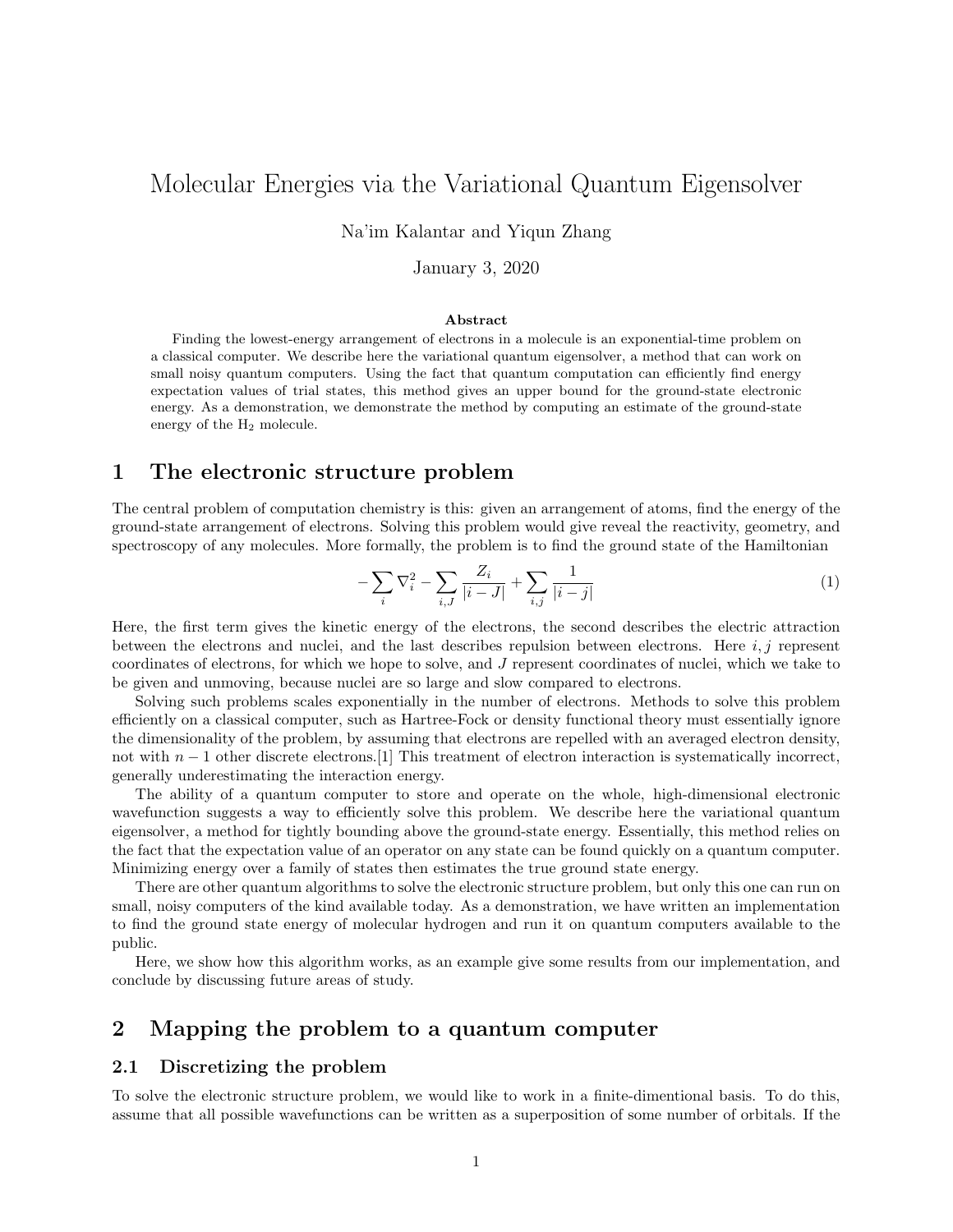number of orbitals is allowed to be very large, many collection of functions will include a close approximation to any state. A common basis is a large number of Gaussian functions centered at each atom.

On the other hand, if the basis must be small, then the choice of basis must be guided by physical principles. In choosing a small set of basis functions and hoping that their span contains a close approximation to the true ground-state energy, we are implicitly choosing our family of ansatze that will be used for the variational eigensolver. The choice of this basis is based on inexpensive classical methods for estimating ground-state wavefunctions. The basis set of atomic orbitals assumes that molecular orbitals look similar to those on single atoms. Hartree-Fock, again a method which takes into account electron-electron interaction in an averaged way, can also be used to generate a basis set. When we simulate hydrogen, we use this Hartree-Fock basis.

### 2.2 The Occupation Number Basis

Now that the space is discrete, it is possible to write down a finite basis and describe the Hamiltonian in terms of this basis. The Pauli exclusion principle says that an orbital can contain either zero or one electrons<sup>1</sup>. Given n orbitals, there are  $2^n$  ways these orbitals can be occupied. To write one of these states in the occupation representation basis, write  $|[0,1]^n\rangle$ , and set entry i as 1 if orbital i is occupied, and 0 otherwise. A convenient operator in this basis are the creation and annihilation operators, which change the occupation of some state. All operators on an electronic system can be written in terms of products of the annihilation and creation operators. The creation operator  $a_i^{\dagger}$  adds an electron to orbital i if it is empty. Likewise, the annihilation operator  $a_i$  removes a particle from orbital i if it is occupied. Applying a creation operator to a filled orbital, or removing from an empty orbital yields 0.

The electronic-structure Hamiltonian can be re-written in sums of products of these operators: The operators  $a_i^{\dagger} a_j$  for some i, j act as basis for single-electron operators, like the kinetic energy and the electronnucleus attraction, as this operator projects the one-electron state  $|j\rangle$  onto  $|i\rangle$ . Likewise, the operators  $a_i^{\dagger} a_j^{\dagger} a_k a_l$  act as a basis for the two-particle electron-electron interaction.[1]

On a quantum computer, the one qubit gate  $Q^+ = \frac{1}{2}(X - iY)$  acts as a creation operator, sending  $|0\rangle$ to |1) and |1) to 0. The gate  $Q^{-} = \frac{1}{2}(X + iY)$  is the annihilation operator. Here, X, Y, Z are the Pauli matrices:

$$
X = \begin{pmatrix} 0 & 1 \\ 1 & 0 \end{pmatrix}, Y = \begin{pmatrix} 0 & -i \\ i & 0 \end{pmatrix}, Z = \begin{pmatrix} 1 & 0 \\ 0 & -1 \end{pmatrix}
$$

Unfortunately, these annihilation and creation operators are not the right operators for an electronic system. Electrons are fermions with exchange anti-symmetry, so the creation and annihilation operators must obey the relations

$$
a_i a_j + a_j a_i = a_i^{\dagger} a_j^{\dagger} + a_j^{\dagger} a_i^{\dagger} = 0, \quad a_i^{\dagger} a_j + a_j a_i^{\dagger} = \delta_{kj} I
$$

One way to implement these commutation relations is to enforce that adding or removing an electron into state i introduces a phase  $-1$ <sup>total occupation of state 0 to i-1</sup>. On the quantum computer, the creation operator with the right anti-symmetry becomes the many-qubit gate

$$
Z_0 \otimes \cdots \otimes Z_i \otimes \frac{1}{2} (X_j - iY_j) \otimes I_{j+1} \otimes \cdots \otimes I_n
$$

The task then becomes to find a different representation of the occupation states of the system which will reduce the number of gates on the quantum computer needed to simulate the fermionic annihilation and creation operators.

#### 2.3 The parity basis

The central idea is transform to a basis which represents the occupation of site  $i$ , but reduces the number of necessary Z operations by recording the parity of the number of electrons in all earlier states.[3] The parity

 $1$ Orbitals here also include spin: one physical orbital can contain two electrons of opposite spin, but we split it into two spin orbitals.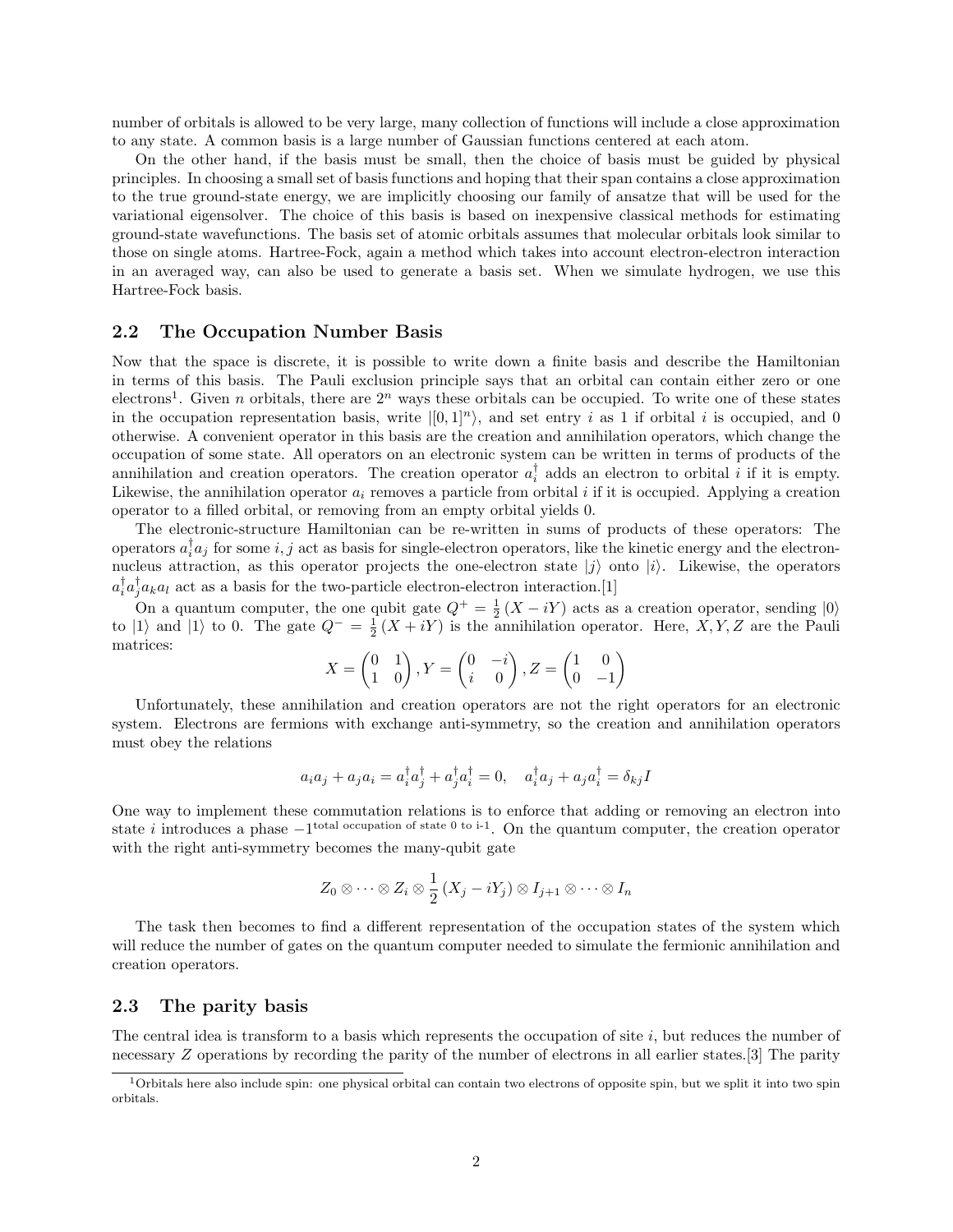basis is the most obvious choice choice. In this representation, set entry i in the state  $|[0,1]^n\rangle$  to 0 if the number of electrons from  $0$  to  $i$  is even and  $1$  otherwise.

This choice of basis is even worse than the occupation number basis. While adding or removing an electron now requires only one application of the Z gate to state  $i - 1$ , X gates must be applied to qubits  $i+1...n$ , flipping these bits so that they can account for the presence the change in parity of the number of electrons in lower states. Therefore this basis does not reduce the number of gates.

In addition, which gate to apply to state  $i$  in order to create or annihilate a particle there now depends on whether  $|0\rangle$  represents an occupied or unoccupied orbital: If state  $i-1$  has  $|0\rangle$ , then the entry  $|1\rangle$  in state i represents a occupied state i as before, and the  $Q^+, Q^-$  gates can be applied as above. If state  $i-1$  has  $|1\rangle$ , then simulating a creation requires applying the annihilation gate  $Q^-$ , and vice versa. The two-qubit gate

$$
Q_*^{\pm} = \frac{1}{2} \left( Z_{j-1} \otimes X_j \mp I_{j-1} \otimes iY_j \right)
$$

implements this operation.

While this most obvious choice of basis fails to reduce the number of operations, it illustrates a trade-off between applying many Z gates to keep track of phase or many X gates to keep track of parity. There exists a basis which compromises between these two, and manages to require only  $O(\log n)$  gates total.

### 2.4 The Bravyi-Kitaev basis

The interpretation of the elements of the state vector in this basis is not as physically clear as for the occupation or parity bases. This basis, first described in [2], is designed to efficiently write fermionic operators in terms of qubits. In this basis, a state i records the parity of of the electrons in states i through  $i - k$ , where  $k = min_n (i \mod 2^n \equiv 0)$ . In other words, each state is the sum (mod 2) of the number of electrons in k orbitals, where k is the first place missing from the binary representation of i. To illustrate, what information states 0–7 record is tabulated:

| $\dot{i}$                                            | $i_{2}$                  |   | k Encodes information about    |
|------------------------------------------------------|--------------------------|---|--------------------------------|
| 0                                                    | $000 \t 1$               |   | $\theta$                       |
|                                                      | $001 \quad 2 \quad 0, 1$ |   |                                |
|                                                      | $010\quad 1$             |   | $\overline{2}$                 |
| $\begin{array}{c} 1 \\ 2 \\ 3 \\ 4 \\ 5 \end{array}$ |                          |   | $011 \quad 4 \quad 0, 1, 2, 3$ |
|                                                      | $100 \quad 1$            |   |                                |
|                                                      | $101 \quad 2 \quad 4, 5$ |   |                                |
| $6\overline{6}$                                      | $110 - 1$                |   | -6                             |
| 7                                                    |                          | 8 | 0, 1, 2, 3, 4, 5, 6, 7         |

Three pieces of information are necessary in order to determine the action of  $a_i$  on this basis: First, which states must flip parity when the number of electrons in state  $i$  changes? In other words, which states include information about state i? Secondly, which states must pick up a phase when state i changes, because they contain information about states less than i? Finally, when should  $Q_i^+$  or  $Q_i^-$  be applied to annihilate or create in state i?

The first question is the simplest. The set which encodes information about state  $i$  can be found by calculating which states are included in every state  $j$ , as in the table above, and then taking the inverse. If there is a conveniently written exact formula, it is not known. There are at most  $\log n$  states which include information about state i, so annihilating or creating in state i causes at most  $\log n$  applications of gate X.

The second question asks which states include information about states with index lower than  $i$ . When  $i$ updates, these must add a phase factor  $-1$  so that the correct commutation relations hold. The easiest way to determine this set is to construct the matrix taking the Bravyi-Kitaev basis to the parity basis. Again, there are at most log n such states which must be operated on by  $Z$  each the occupation of i changes.

Finally, again at most log n states determine whether the state  $|0\rangle$  in place i represents an unoccupied or occupied orbital i, in order to correctly apply  $Q^+$  or  $Q^-$ . Also again, there is no easy way to see what this set should be, other than by constructing the matrix taking the Bravyi-Kitaev basis to the occupation basis, and noting which states include information about state i and  $i - 1$ .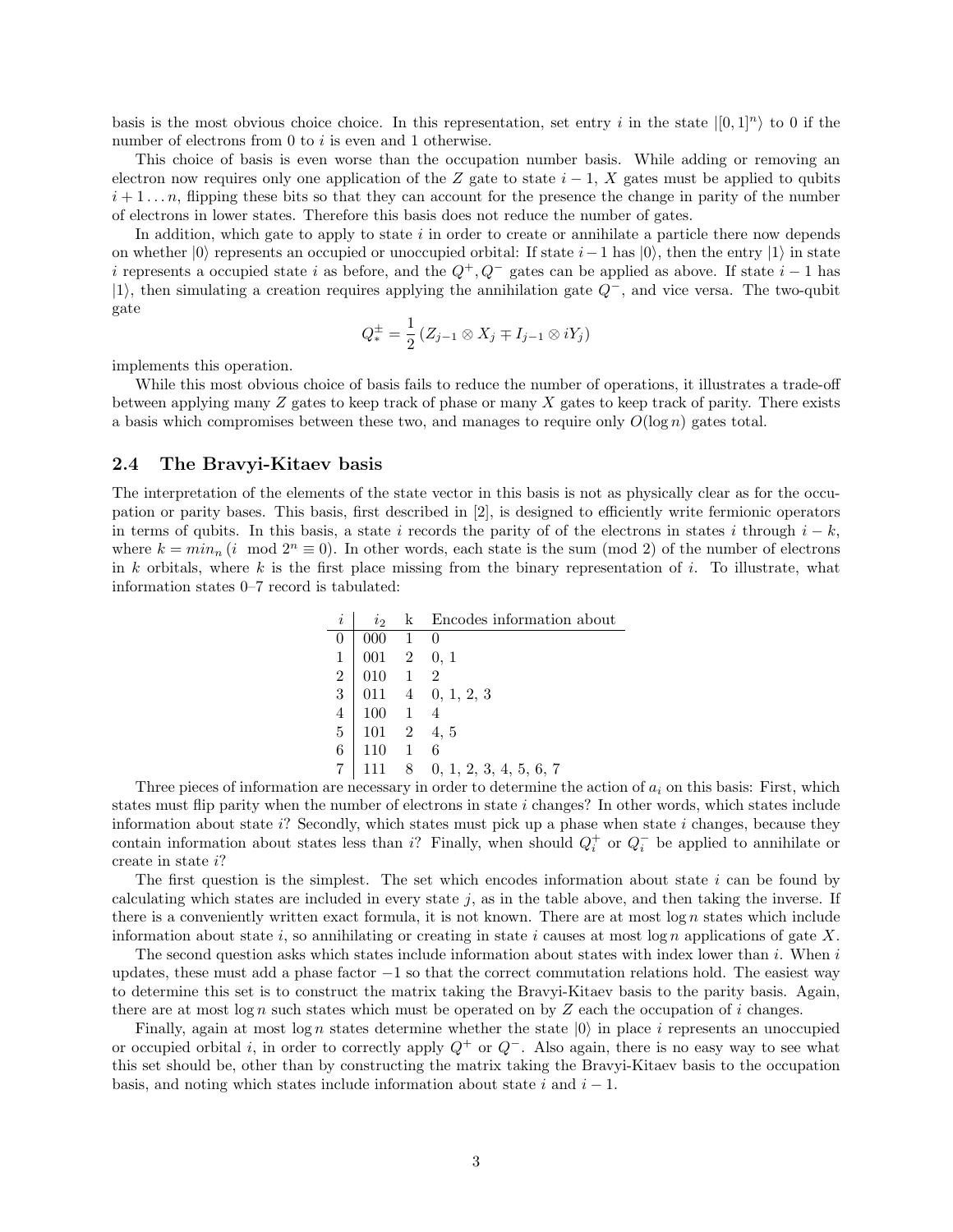Once these three sets is identified, writing out the exact gates corresponding to the operators  $a_i$  and  $a_i^{\dagger}$ is both straightforwards and tedious. The exact form, as well as the forms for the two- and four-operator products can be found in [3]. Importantly, this transformation has reduced the number of necessary gates from scaling with n to scaling with  $\log n$ , at the cost of only a little more pre-processing. It is not known if the Bravyi-Kitaev is the basis mapping which minimizes the number of necessary gates.

# 3 Finding expectation values

As described above, the electronic structure Hamiltonian can be written in terms of the creation and annihilation operators, and by Brevyi-Kitaev, there is a mapping of these gates onto Pauli gates applied on a quantum computer. Estimating the ground state energy now requires finding

$$
\min_{\psi} \left\langle \psi | H | \psi \right\rangle
$$

This section describes three ways to calculate expectation values of arbitrary states under any operator U. Our implementation uses the last.

### 3.1 The Hadamard test

After preparing the state  $\psi$ , apply controlled U, with an ancilla  $|+\rangle$  state as the control and  $\psi$  as the target. Apply the Hadamard gate to the ancilla. This qubit is now in the state

$$
Hd\left(\left|0\right\rangle \otimes \left|\psi\right\rangle + \left|1\right\rangle \otimes U\left|\psi\right\rangle\right) = \left|0\right\rangle \otimes \left|(\psi + U\psi)\right\rangle + \left|1\right\rangle \otimes \left|(\psi - U\psi)\right\rangle
$$

so the probability of measuring in state 0 is

$$
P(|0\rangle) = \langle (I+U)\psi \rangle (I+U)\psi = \langle \psi \rangle (I+U^{\dagger})(I+U)\psi = \langle \psi \rangle (I+U^{\dagger}+U+U^{\dagger}U)\psi = 2 + \langle \psi | U |\psi \rangle + \langle \psi | U |\psi \rangle^{\dagger}
$$

If all expectation values are real i.e. if U is also Hermitian, then this procedure gives  $2(1 + \langle \psi | U | \psi \rangle)$ . If not, then using this procedure returns  $2 + 2\text{Re}(\langle \psi | U | \psi \rangle)$ .

The Pauli matrices are indeed both Hermitian and unitary, so this procedure works well for the electronic structure problem. However, it involves putting an additional qubit into superposition with  $\psi$ , and so increases the error on a noisy quantum computer. For this reason, we do not use this method.

### 3.2 Using  $|\psi\rangle = V |0\rangle$

If we are to measure the expectation value of the state  $\psi$ , we must be able to produce it by applying some operator to  $|0\rangle$ . Therefore,

$$
\langle \psi | U | \psi \rangle = \langle V 0 | U | V 0 \rangle = \langle 0 | V^{\dagger} U V | 0 \rangle
$$

Applying  $V^{\dagger}UV$  and measuring in the standard basis will then give  $|\langle\psi|U|\psi\rangle|^2$  This method does not preserve all information about  $\langle \psi | U | \psi \rangle$ , because the spectrum of a unitary U cannot be all real and positive.

### 3.3 Measuring in the eigenbasis

If the eigenvectors of the matrix  $U$  are known, then measuring in the basis of eigenvectors can give the expectation value. Say that  $U |\phi_i\rangle = \lambda_i |\phi_i\rangle$ . Then

$$
\langle \psi | U | \psi \rangle = \langle \sum_i a_i \phi_i | U | \sum_i a_i \phi_i \rangle = \sum_i |a_i|^2 \langle \phi_i | U | \phi_i \rangle = \sum_i |a_i|^2 \lambda = \sum_i P(|\phi_i \rangle) \lambda_i
$$

Thus, measuring in the basis of eigenstates can give the expectation values. Note that this algorithm never applies the matrix  $U$ , but instead applies the transformation sending the eigenstates to the standard basis states. This transformation is guaranteed to exist, but might be expensive to find for large dimensional U.

In our implementation, we take the expectation of products of Pauli gates. In addition, the eigenstates of a tensor product of matrices are the tensor products of the eigenstates of each component, and the eigenvalues are the product of the corresponding component eigenvalues. Finding the eigenvectors of the component  $2 \times 2$  matrices is not difficult, so finding the right eigenbasis for the tensor products of Pauli matrices is not difficult.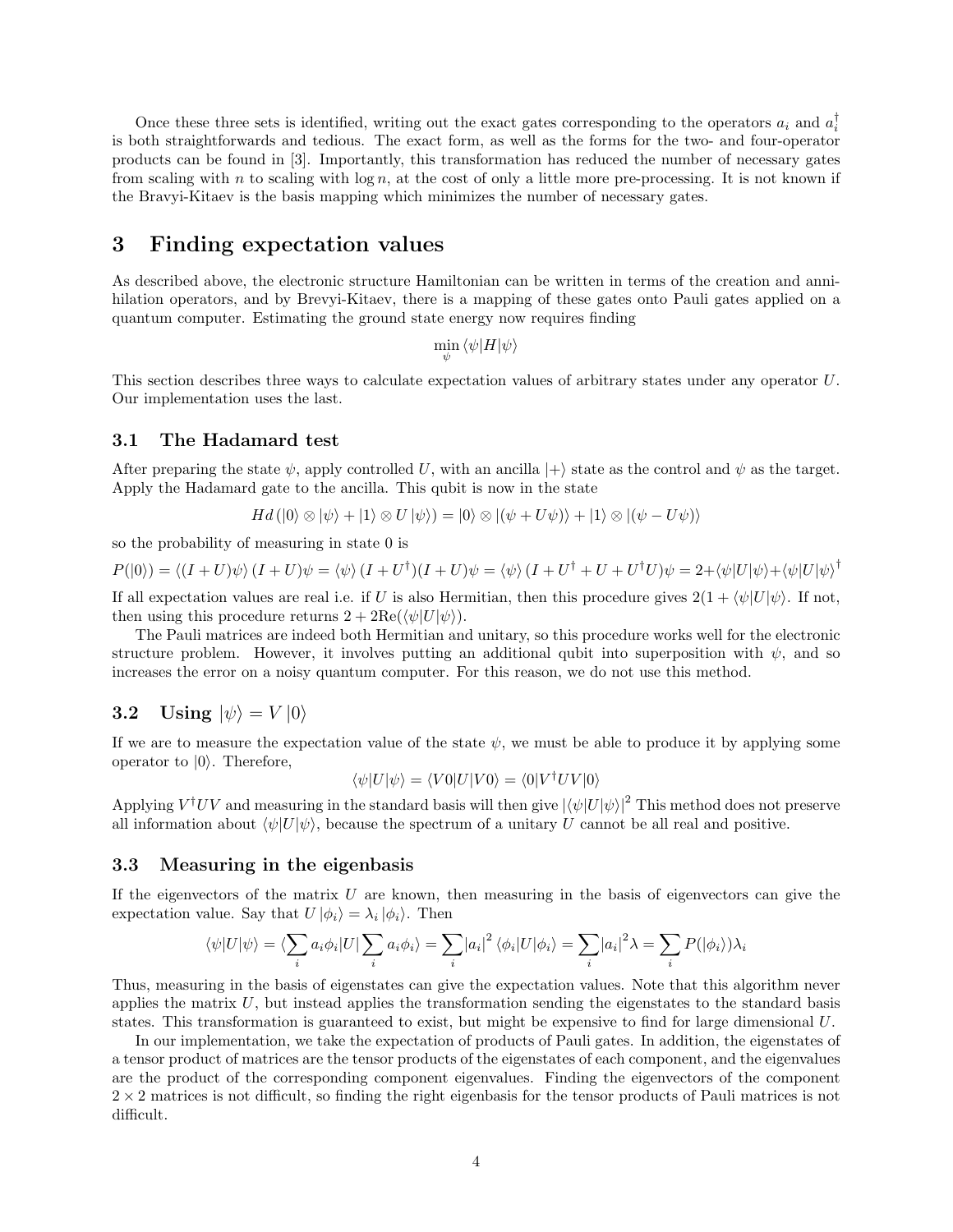## 4 The Variational Principle

The above section demonstrates how to use a quantum computer to efficiently find expectation values for arbitrary states. The connection of this task to finding the ground state is not apparently obvious. Notice, however that any state can be written in the basis of eigenstates of the energy operator

$$
\phi = \alpha_0 \phi_0 + \alpha_1 \phi_1 + \alpha_2 \phi_2 + \dots
$$

for some constants  $\alpha_i$ . If the energy of state  $\phi_i$  is  $E_i$ , then the energy expectation value of  $\phi$  is

$$
\langle \phi | H | \phi \rangle = \sum_i \alpha_i^2 E_i
$$

Taking that the ground state  $E_0$  is smaller than the other  $E_i$ ,

$$
\langle \phi | H | \phi \rangle > E_0
$$

Physically, this is a result of the tautology that all states have a higher energy than the lowest energy state. For this purpose of the variational eigensolver, we use that the expectation value of any state is an upper bound on the true energy, and that the bound becomes tighter with larger  $\alpha_0$ , i.e. that the bound is tighter when the state is closer to the the real ground-state energy.

The variational eigensolver uses these ideas in the following procedure: First, generate some ansatz states which for some physical reason we believe to include some state very close to the ground energy state. Next, calculate the energy expectation values of them all. The lowest one is the estimate for the ground-state energy, and the state giving the lowest energy is most similar to the true ground state. Again, the advantage that quantum computation provides is in calculating expectation values. Generating ansatz states is performed classically.

# 5 Implementing for Hydrogen

We closely follow [4] in simulating the energy of a  $H_2$  molecule. The family of ansatze states is based on Hartree-Fock, assuming that taking superposition of the four lowest-energy Hartree-Fock orbitals is close enough to the true ground state.

### 5.1 Reducing the number of qubits

Using Hartree-Fock to find n orbitals with which to solve the electronic structure problem would then require  $2<sup>n</sup>$  states to describe all possible occupations of those states.  $2<sup>n</sup>$  qubits would be needed to act on this state. However, a little chemical knowledge about the molecule can greatly reduce the necessary information. In the case of  $H_2$ , four Hartree-Fock orbitals yielding 16 qubits will be reduced to only two.

The occupation states can describe systems with any number of electrons. Typically, we know in advance the number of electrons in a certain molecule, so we can set the occupation of states without that number of electrons to  $|0\rangle$  and not include them. H<sub>2</sub> has two electrons and only  $\begin{pmatrix} 4 \\ 2 \end{pmatrix}$ 2  $= 6$  states are needed to describe

two-electron states.

.

Additionally, we know not only the number of electrons but also the number of electrons with each spin. Ground state  $H_2$  has one electron of each spin, allowing us to remove two more states in which both electrons are in spin orbitals of the same spin. This leaves four possible configurations. Following the paper, we assume a family of ansatz states of the form  $\cos \theta |0100\rangle + \sin \theta |0010\rangle$ , a state mostly composed of the ground state  $|0\rangle \otimes |1\rangle$  in superposition with a small amount of the singly-excited state  $|1\rangle \otimes |0\rangle$ . This choice of ansatz can be justified by the coupled-cluster correction to the Hartree-Fock state[6], or by arguments from symmetry of wavefunctions.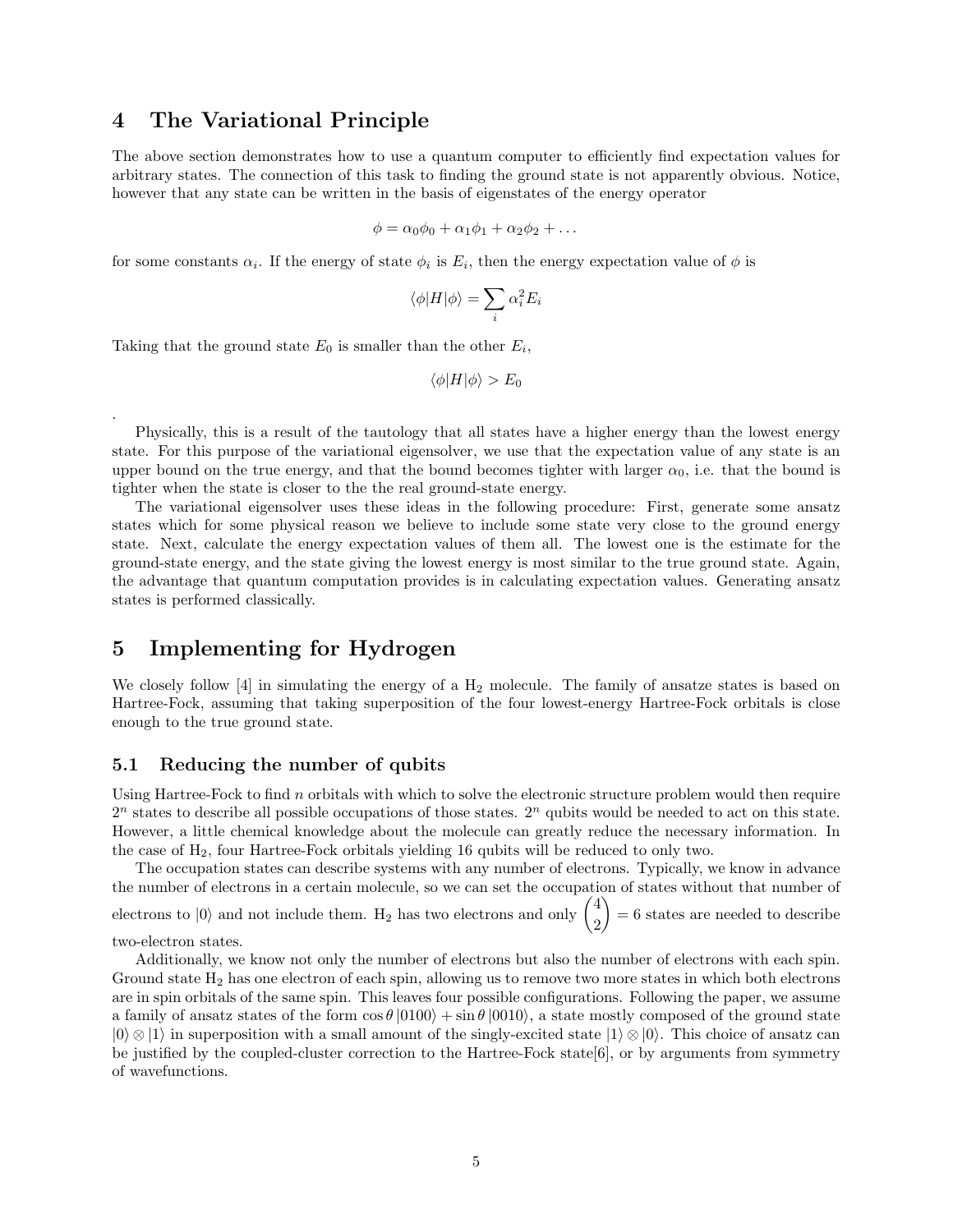# Results

The circuit shown below generates this family of states, parameterized by the  $RZ_{\theta}$  gate, and then transforms to the right basis to measure the expectation value of some qubit, as described above. This circuit, diagrammed below, was run on IBM's 5-qubit open-access computers.



Figure 1: The circuit run on the IBM computers. Here,  $V_0$  and  $V_1$  are the matrices which take the eigenbasis of the gate under investigation to the standard basis. Here,  $R_{\sigma}$  are the matrices  $e^{-i\theta\sigma}$  generated by the Pauli matrices.

In order to save computational cost, we calculate only for  $\theta$  on the range  $(0, 2)$ , because classical simulation of the quantum computer to determines that this is where the minima lie. To give an example of the output, we show tabulated some of the output expectation values:

|          | Quantum Computer |                       |                           |                           |                  | Classical Simulation |               |                          |                          |                          |
|----------|------------------|-----------------------|---------------------------|---------------------------|------------------|----------------------|---------------|--------------------------|--------------------------|--------------------------|
| $\theta$ | $Z_0$            | $\langle Z_1 \rangle$ | $\langle Z_0 Z_1 \rangle$ | $\langle X_0 X_1 \rangle$ | $ Y_0Y_1\rangle$ | $Z_0$                | $ Z_1\rangle$ | $\langle Z_0 Z_1\rangle$ | $\langle X_0 X_1\rangle$ | $\langle Y_0 Y_1\rangle$ |
| 0.0      | $-0.92$          | 0.97                  | $-0.91$                   | 0.19                      | 0.15             | $-1.00$              | 1.00          | $-1.00$                  | 0.01                     | $-0.03$                  |
| 0.2      | $-0.86$          | 0.93                  | $-0.84$                   | $-0.05$                   | $-0.13$          | $-0.99$              | 0.97          | $-1.00$                  | $-0.18$                  | $-0.21$                  |
| 0.4      | $-0.83$          | 0.89                  | $-0.86$                   | $-0.27$                   | $-0.20$          | $-0.93$              | 0.93          | $-1.00$                  | $-0.41$                  | $-0.42$                  |
| 0.6      | $-0.80$          | 0.78                  | $-0.84$                   | $-0.25$                   | $-0.34$          | $-0.83$              | 0.83          | $-1.00$                  | $-0.59$                  | $-0.54$                  |
| 0.8      | $-0.69$          | 0.13                  | $-0.80$                   | $-0.44$                   | $-0.47$          | $-0.67$              | 0.71          | $-1.00$                  | $-0.70$                  | $-0.75$                  |
| 1.0      | $-0.55$          | 0.53                  | $-0.78$                   | $-0.50$                   | $-0.58$          | $-0.55$              | 0.56          | $-1.00$                  | $-0.81$                  | $-0.85$                  |

The quantum computer has problems properly generating the state. Recall that the ansatz has the form  $a(\theta)|01\rangle + b(\theta)|10\rangle$ , a eigenstate of the  $Z_0Z_1$  operator with eigenvalue −1. The measurement of the expectation value of this operator on the quantum computer is not  $-1$  and the error increases with  $\theta$ . It is not clear why higher  $\theta$  leads to more error.

Nevertheless, remember that

$$
E_{total} = g_0 + g_1 \langle Z_0 \rangle + g_2 \langle Z_1 \rangle + g_3 \langle Z_0 Z_1 \rangle + g_4 \langle Y_0 Y_1 \rangle + g_5 \langle X_0 X_1 \rangle
$$

It follows then that after determining the expectation value for each set of Pauli gates on each ansatz  $\phi(\theta)$ , the energy can be determined at any internuclear distance distance r by multiplying by the coefficients  $g_i(r)$ , which depend on the two- and four-election interaction orbitals. These are tabulated in [4]. Plotting the energies as a function of r and  $\theta$  gives the chart in figure 2.

Finding the minimum at each r gives the potential energy curve for molecular hydrogen in figure 3. The minimum of this graph, the predicted  $H_2$  bond length, is very close to the experimental value of 7.4 Å. Qualitatively, the shape matches the exact theoretical and accepted experimental result. The vertical shift of the result of the quantum computer is probably related to the failure of  $\langle Z_0Z_1 \rangle$  to be exactly  $-1$ .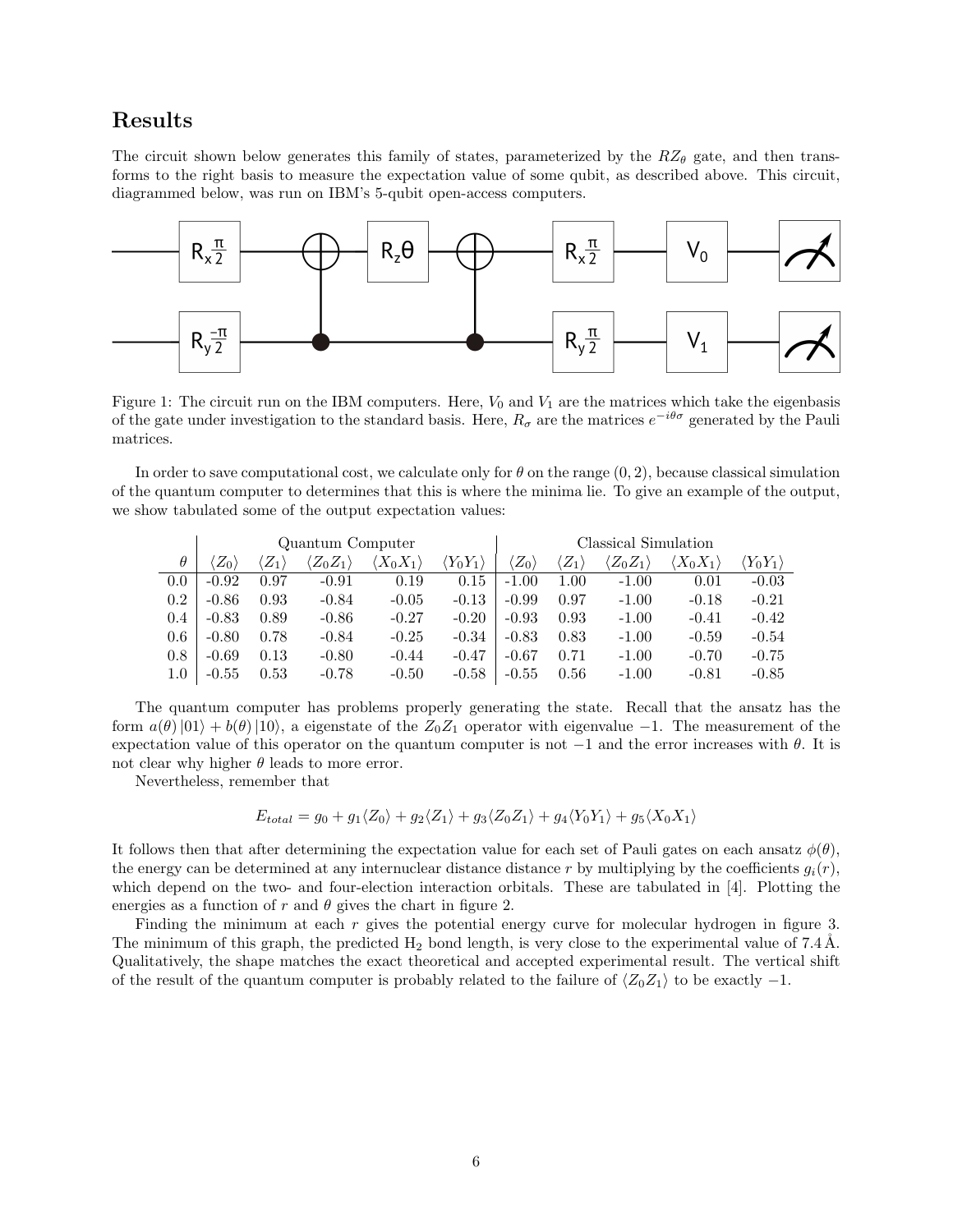

Figure 2: Energy of various ansatz at different internuclear distances.



### H<sub>2</sub> Potential Energy Surface

Figure 3: Potential energy curve for molecular hydrogen.

# 6 Conclusion

We have described how to implement the variational quantum eigensolver to solve the central problem of computational chemistry, finding the ground-state energy of a molecule. This method works even on a physical, noisy quantum computer. To conclude, we describe some related open areas of research.

### 6.1 Better computers and phase estimation

The proceeding sections have described a method that works on small, noisy quantum computers, but requires preparing many ansatz states, and only gives an upper bound on the energy. Phase estimation requires an error-free quantum computer, but gives the energy exactly. It still requires preparation of an ansatz, but the only requirement is that the overlap of the ansatz with the true ground state is high.

Mapping the molecular Hamiltonian to the basis proceeds exactly as for the variational eigensolver, as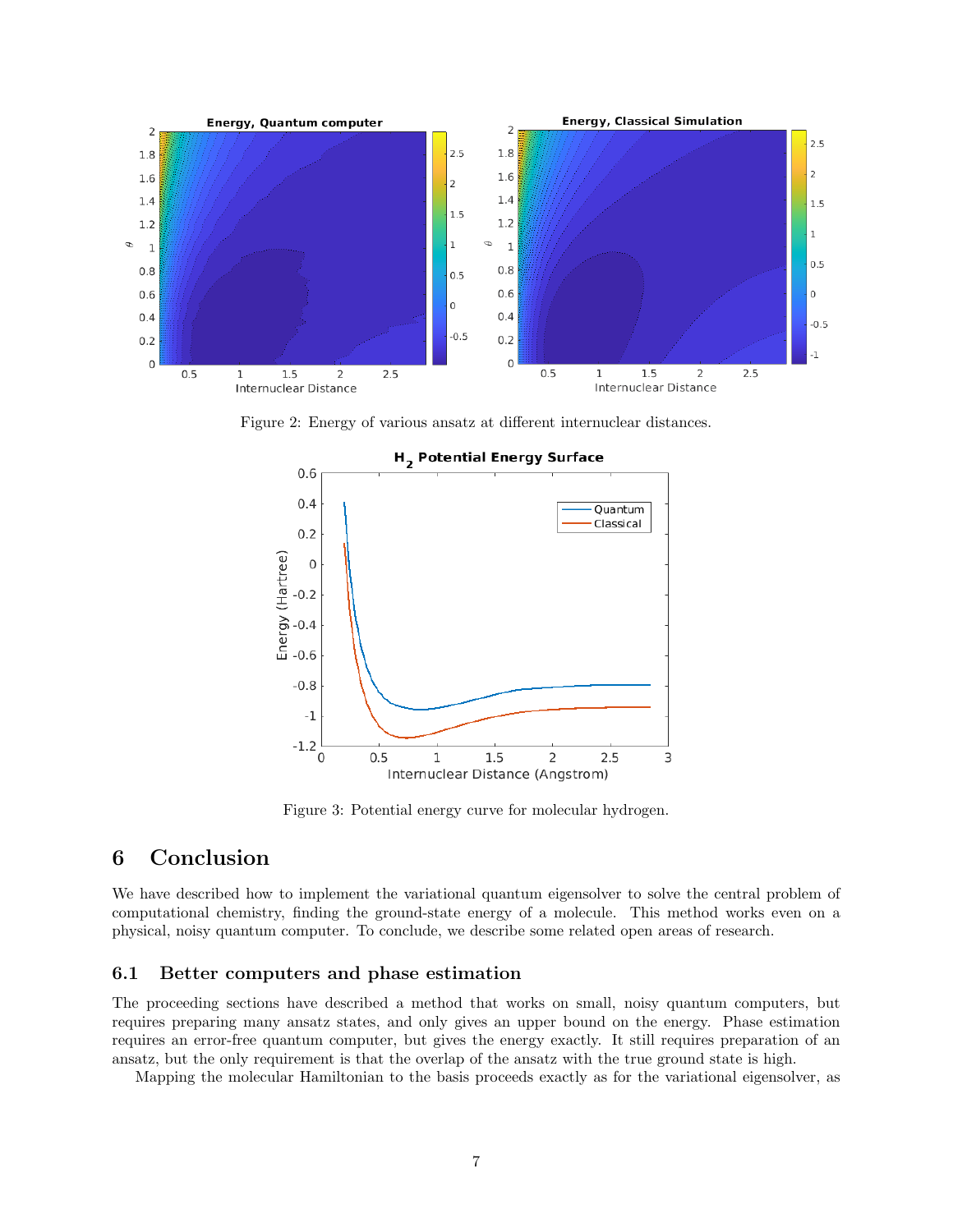does finding some ansatz state. At first, the initial state is

$$
\left| \psi \right\rangle = (1-\epsilon)\left| \phi_{gs} \right\rangle + \epsilon'\left| \phi' \right\rangle
$$

where  $|\phi_{gs}\rangle$  is the true ground state and  $|\phi'\rangle$  is the difference between the ansatz and the true ground state. Now, applying  $U = e^{inH}$  yields

$$
\left( \left( 1 - \epsilon \right) e^{2\pi i n \theta} \left| \phi_{gs} \right\rangle + \epsilon' \left| \phi'' \right\rangle \right)
$$

where  $2\pi\theta$  is the ground state energy. As long as  $\epsilon$  is small, quantum phase estimation will give  $\theta$  to any desired precision with high probability.

As we discussed in class, quantum phase estimation requires access to high powers of controlled U and a large register of ancilla bits. It is possible to work around these problem for molecular simulation: Trotterization gives one way to estimate large powers of U. In addition, the phase estimation algorithm can be run in series one bit at a time, from least significant bit to most, using only one ancilla bit.[5] The only additional step necessary is a rotation by the phases determined by the previous steps: That is, if two previous steps have determined that the binary expansion of the phase ends in  $\theta_n - 1\theta_n$ , then the third iteration must rotate the ancilla bit by  $2^{-2}\theta_{n-1}\theta_n$  before measuring in the  $|+\rangle, |-\rangle$  basis.

Unlike variational methods, where it is possible to run the calculation many times in hope of mitigating the effect of noise, this algorithm is more sensitive to noise because an error at any iteration will cause the rest of the calculation to be incorrect. Finding the energy to  $2^{-n}$  precision requires a computer which reliably do  $O(n)$  operations without a single error. For reasonable n this is far beyond the ability of current computers.

Stability in the presence of noise is the only advantage of the variational eigensolver over methods based on phase estimation. As quantum computers improve, phase estimation replace variational methods. However, the variational eigensolver is a useful technique in the noisy, intermediate scale regime of current technology.

### 6.2 Directions for future work

### 6.2.1 Optimization

In our implementation we considered only a one-dimensional family of trial states. In this space, it is simple to scan over every possible ansatz. For higher-dimensional systems this would be unworkable. It's not clear how to efficiently optimize in the presence of noise. Gradient descent does not work well here. In addition, it would be interesting to know if there is a quantum optimization algorithm that could be applied to this problem.

#### 6.2.2 Mapping the problem onto qubits

Is the Brevyi-Kitaev basis the one which minimizes the number of operations? Is it possible to prove that  $O(\log n)$  gates are needed to represent the action of an annihilation or creation operator? Is it possible to develop mappings that correspond to the hardware of a certain quantum computer, to guarantee that operations are applied locally on cubits physically connected to each other?

### 6.2.3 Choosing an ansatz

Is it possible to choose ansatz states such that they can be reliably produced on particular hardware? Are there faster ways to choose an ansatz that don't rely on calculating the Hartree-Fock state?

# References

- [1] F. Jensen; Introduction to Computational Chemistry, 3rd ed., Wiley 2017.
- [2] S. Bravyi, A Kitaev. Fermionic Quantum Computation Annals of Physics 298 (1) 210-226 (2002)
- [3] J. T. Seeley, M. J. Richard, and P. J. Love. The Bravyi-Kitaev transformation for quantum computation of electronic structure. J. Chem. Phys. 137, 224109 (2012)